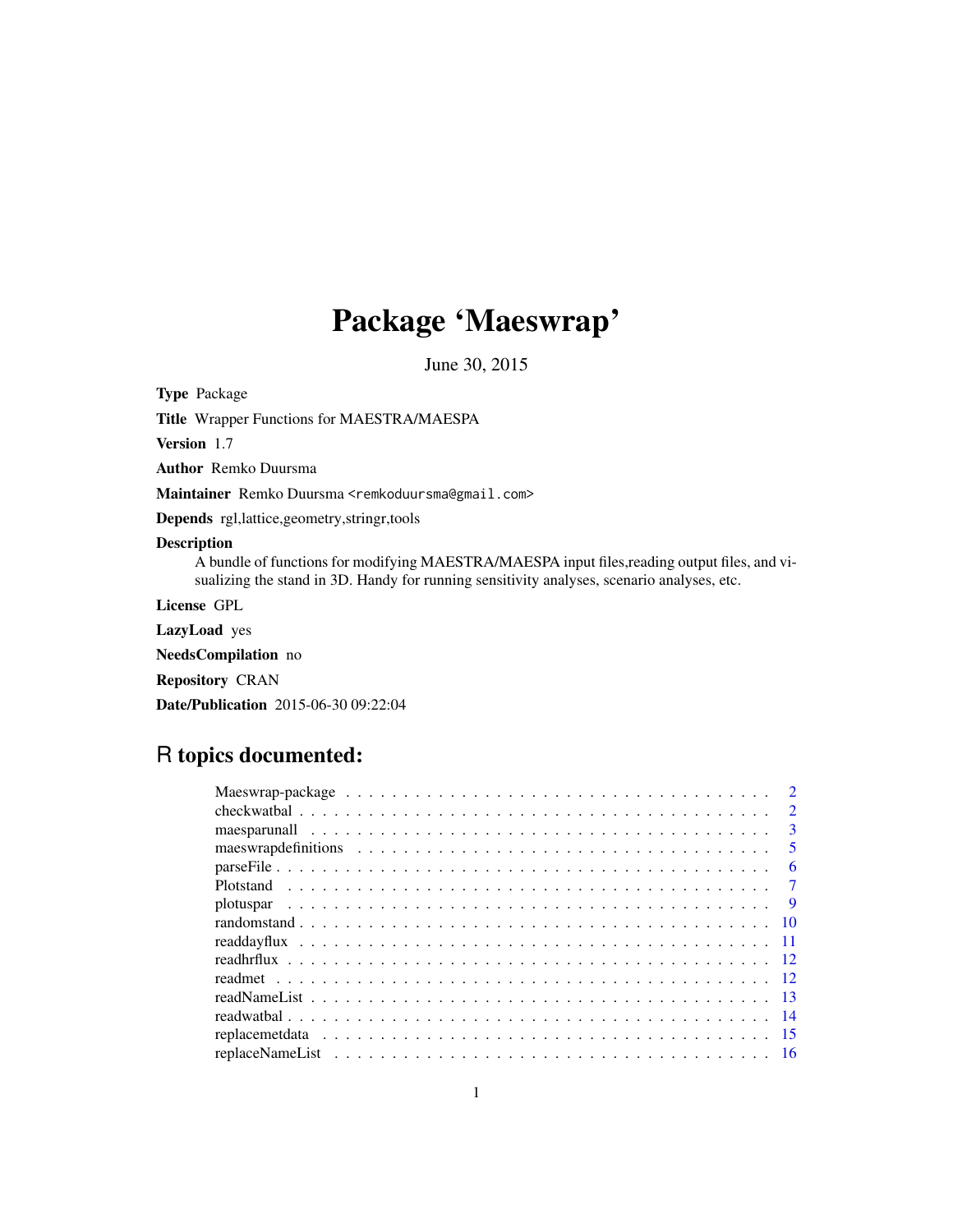#### <span id="page-1-0"></span>2 checkwatbal checkwatbal checkwatbal checkwatbal checkwatbal checkwatbal checkwatbal checkwatbal checkwatbal checkwatbal checkwatbal checkwatbal checkwatbal checkwatbal checkwatbal checkwatbal checkwatbal checkwatbal chec

Maeswrap-package *Bundle of functions for modifying MAESTRA/MAESPA input files, and reading output files.*

#### Description

The main functions are [runmaespa](#page-2-1) and [maesparunall](#page-2-2), see their help pages. Functions that read parameters, and modify parameters or whole namelists are [readPAR](#page-12-1), [replacePAR](#page-15-1), [replaceNameList](#page-15-2), and [parseFile](#page-5-1) to read an entire file. Functions that read output are [readdayflux](#page-10-1), [readhrflux](#page-11-1)

#### Details

| Package:  | Maeswrap   |
|-----------|------------|
| Type:     | Package    |
| Version:  | 1.2.       |
| Date:     | 2008-12-03 |
| License:  | GPL        |
| LazyLoad: | yes        |

#### Author(s)

Remko Duursma Maintainer: Remko Duursma <remkoduursma@gmail.com>

#### References

See Belinda Medlyn's MAESTRA homepage at: <http://maespa.github.io>

| checkwatbal | Checks MAESPA water balance by adding up fluxes for the soil water     |
|-------------|------------------------------------------------------------------------|
|             | balance calculated by MAESPA. Prints the total fluxes (precipitation,  |
|             | transpiration, canopy interception, and so on), and the difference be- |
|             | tween ingoing and outgoing. This is a debugging/checking tool: if the  |
|             | model has serious problems, there will be a missing sink or source.    |
|             |                                                                        |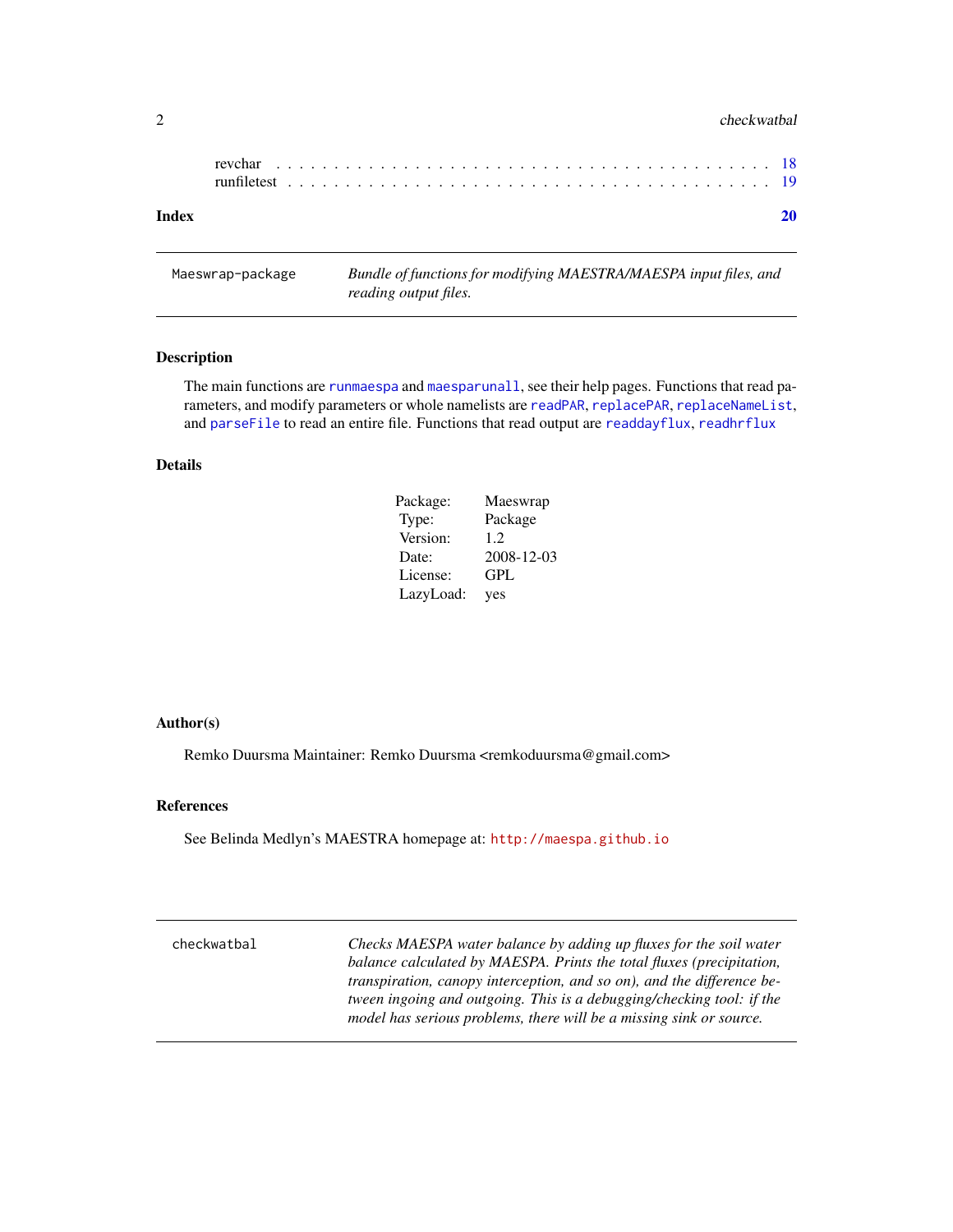#### <span id="page-2-0"></span>maesparunall 3

#### Description

Checks MAESPA water balance by adding up fluxes for the soil water balance calculated by MAESPA. Prints the total fluxes (precipitation, transpiration, canopy interception, and so on), and the difference between ingoing and outgoing. This is a debugging/checking tool: if the model has serious problems, there will be a missing sink or source.

#### Usage

```
checkwatbal(x = readwatbal(), usemeaset = FALSE)
```
#### Arguments

|           | A dataframe returned by readwatbal.                                   |
|-----------|-----------------------------------------------------------------------|
| usemeaset | Whether to use measured ET from the met file, or simulated (Default). |

#### Author(s)

Remko Duursma

#### See Also

[readwatbal](#page-13-1)

<span id="page-2-2"></span>

maesparunall *Functions for MAESPA batch runs*

#### <span id="page-2-1"></span>Description

Functions for running MAESTRA/MAESPA with parameters read from a .csv file. To make multiple runs, create a comma-separated file (.csv) with each row corresponding to a set of parameter values to be used in a simulation. Each column is for a different parameter, with its first entry being the name of the parameter (see Details below). Also needed is a text file with definitions, i.e. how parameter names in the .csv file correspond to parameter names in one of the MAESTRA input files, which file it is, and in which namelist to look (see Details). See Examples below for useage, and how to deal with the results from a batch run. Note that the batch utilities use the executable 'maespa.exe' (runmaespa), or 'maestra.exe' (runmaestra) by default, but you can use others. See Examples on how to set this.

Users will typically run maesparunall, which runs every row in the comma-separated file denoted by runfile. Every column in this runfile is named, with the name corresponding not directly to a parameter or namelist in one of the fortran input files, but rather to an entry in the definition file. This file (argument deffile) needs to be in the current workspace. It is a space (or tab)-separated file, with four columns: 'parname', 'fileparname', 'filename' and 'namelist'. An example of this file is provided with this package. Entries of each do not need to be quoted. The namelist entry can be left blank, but it is recommended to provide the namelist where the parameter occurs, for reliability.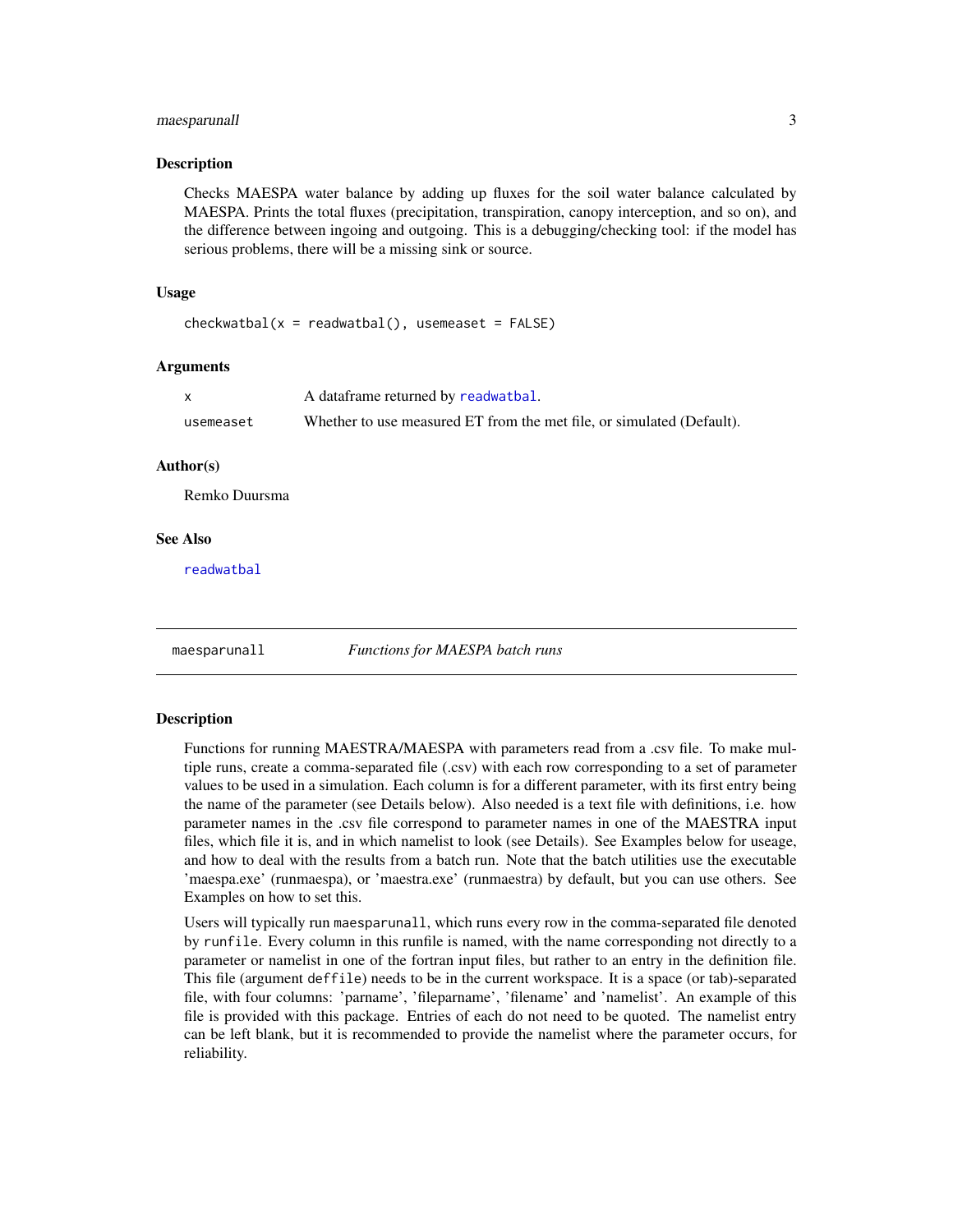The default executable is maespa.exe when running runmaespa, but others can of course be used. The function runmaestra is exactly the same as runmaespa, except that the default is to use the executable 'maestra.exe'. To set the default for the rest of the session, see the last Example below.

Note that these functions should be general, in that they can be used for any Fortran compiled program (.exe) that reads parameters from namelists.

By default, Maes(tra/pa) reads and saves the 'hrflux.dat' and 'dayflux.dat' files, and the 'watbal.dat' if it exists (i.e., if Maespa was used for the simulation). The 'extrafiles' argument specified additional output files to read and store.

#### Usage

```
maesparunall(whichrows = NA, runfile = NA, whichcols = NA,
 quiet = FALSE, extrafiles = ", ...)
maestrarunall(executable = "maestra.exe", ...)
runmaespa(whichrow = 1, whichcols = NA, runfile = file.choose(),
  runit = TRUE, executable = "maespa.exe",
 deffile = "maeswrapdefinitions.txt", spinup = FALSE, ...)
```

```
runmaestra(executable = "maestra.exe", ...)
```
#### Arguments

| whichrows  | Which rows of the runfile to run in the simulations?                                                                                                                                           |
|------------|------------------------------------------------------------------------------------------------------------------------------------------------------------------------------------------------|
| runfile    | Name of the runfile, needs to be a .csv file, quoted. If left alone, a menu pops                                                                                                               |
|            | up.                                                                                                                                                                                            |
| whichcols  | Which columns in the runfile contain parameters to be changed in the simula-<br>tions?                                                                                                         |
| quiet      | If TRUE, no progress is written to the console.                                                                                                                                                |
| extrafiles | Additional files to read and store (See Details).                                                                                                                                              |
| $\ddots$   | Further parameters passed to runmaespa or readPAR                                                                                                                                              |
| executable | Name of the executable.                                                                                                                                                                        |
| whichrow   | For one run, which row to run?                                                                                                                                                                 |
| runit      | If FALSE, writes the input files but does not run the model.                                                                                                                                   |
| deffile    | Text file with definitions of parameter names in the input files, their locations in<br>files and namelists. See Details.                                                                      |
| spinup     | For Maespa only: if TRUE, the model is run once, and all final values of soil<br>water content and soil temperature are used to initialize the next run, which is<br>the run that is reported. |

#### Value

For runmaespa, nothing is returned. Assuming you used runit=TRUE, the model is run and output files are written to disk. The function maesparunall returns a list with two components: daily and hourly. These components are itself lists with each element a dataframe with the daily or hourly results from the model output. These dataframes are read from the files dayflux.dat and hrflux.dat.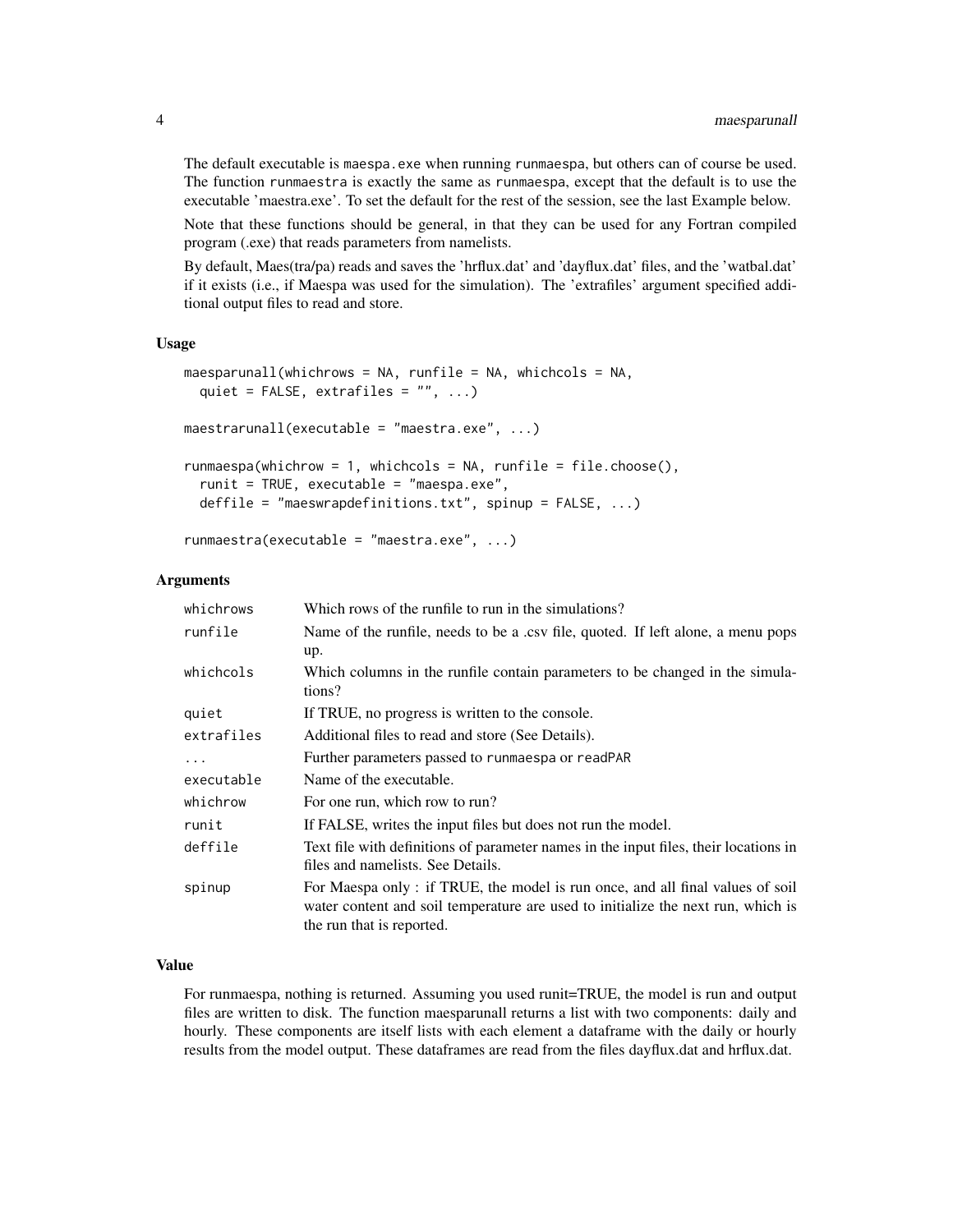#### <span id="page-4-0"></span>Author(s)

Remko Duursma

#### Examples

## Not run:

```
#-1. Run the second row of some csv file, using only entries in
# columns 2, 3 and 4. Note that all column names in the .csv
# file must be documented in the definition file, and that the
# definition file must be in the current working directory!
runmaespa(2, runfile="runfiletest.csv", runit=FALSE, whichcols=2:4)
#-2. Run all rows and all parameters from a comma-separated file.
runresults <- maesparunall(runfile="runfiletest.csv")
#-3. Look at first run:
summary(runresults$daily[[1]])
#-4. Summarize across runs with statements like these.
# Sum net photosynthesis across runs:
sapply(runresults$daily, function(dfr)sum(dfr$netPs))
#-5. Or write all results to disk:
filenames <- paste("MaespaDailyresults",1:length(runresults$daily),".txt",sep="")
for(f in 1:length(filenames)){
    write.table(runresults$daily[[f]],filenames[f],sep=" ",row.names=FALSE)
}
#-6. Use different executable:
runmaespa(executable="othermaestra.exe")
#-7. Or set this other executable as the default for the rest of the session,
# so that you only need to set it once (until you restart R anyway).
formals(runmaespa)$executable <- "othermaestra.exe"
#-8. Specify additional output files to read and save:
myrun <- maestrarunall(runfile="myrunfile.csv", extrafiles=c("layflx.dat","resp.dat"))
# These two files are then available in the 'myrun' list by names 'layflx' and 'resp'.
```
## End(Not run)

maeswrapdefinitions *Example Maeswrap definition file*

#### Description

The MAESTRA/MAESPA wrapper needs a 'definition file', where names of parameters are defined, together with their locations in parameter files and namelists. The 'comment' column is ignored when parsing the definition file.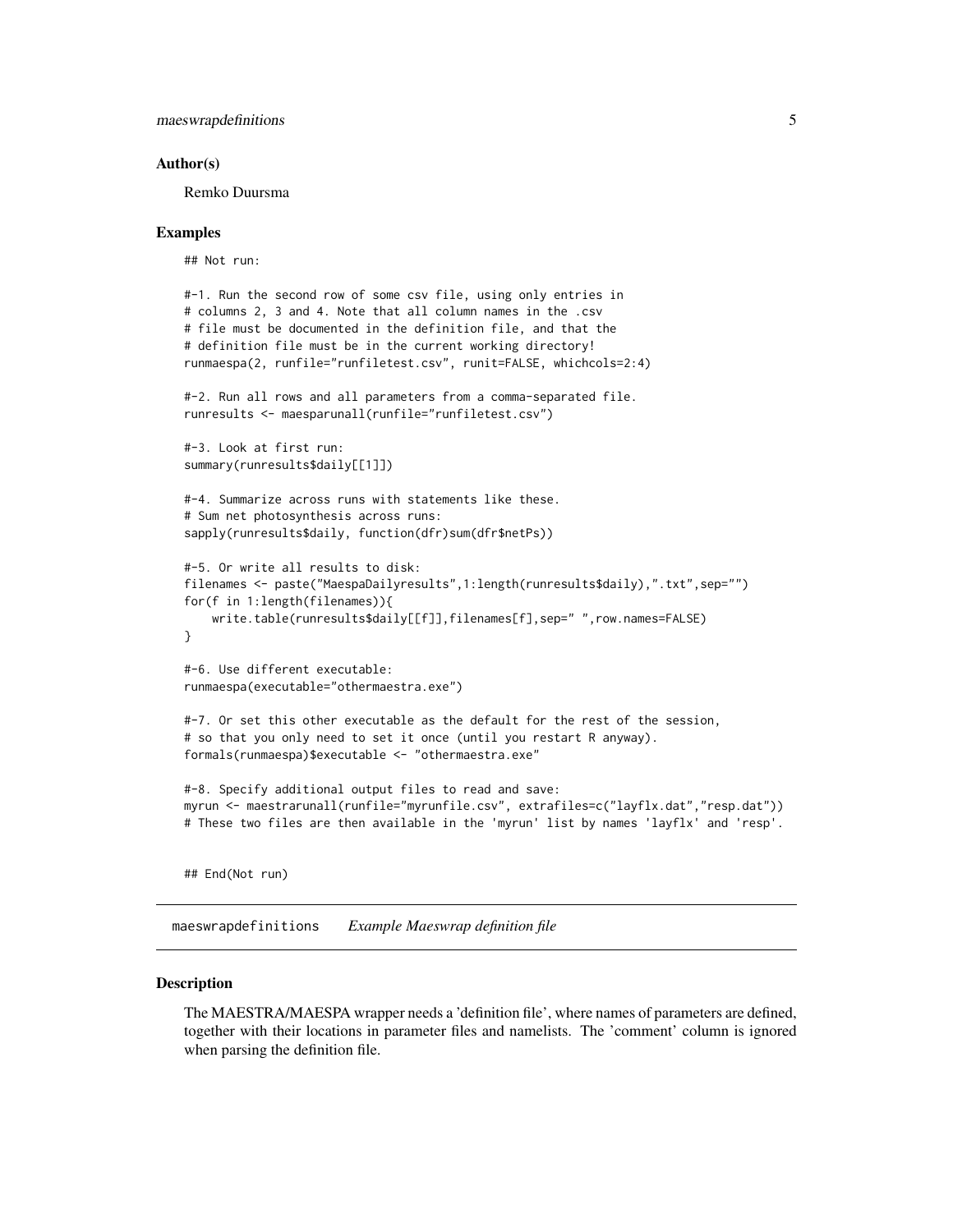#### <span id="page-5-0"></span>Format

A white space separated dataset (readable with read.table).

#### References

None.

<span id="page-5-1"></span>parseFile *Parse an input file*

#### Description

Takes an input file for MAESTRA/MAESPA, and reads all namelists into a nested list. Also reads the first line of the file, which (optionally) contains a title, to be used in Maestra/pa output files.

#### Usage

parseFile(fn)

#### Arguments

fn Filename

#### Value

Returns a named list, each element contains a namelist and its parameters.

#### See Also

To read one namelist from a file, see [readNameList](#page-12-2).

#### Examples

```
## Not run:
# Parse a file
con <- parseFile("confile.dat")
# Namelists in the file
names(con)
## End(Not run)
```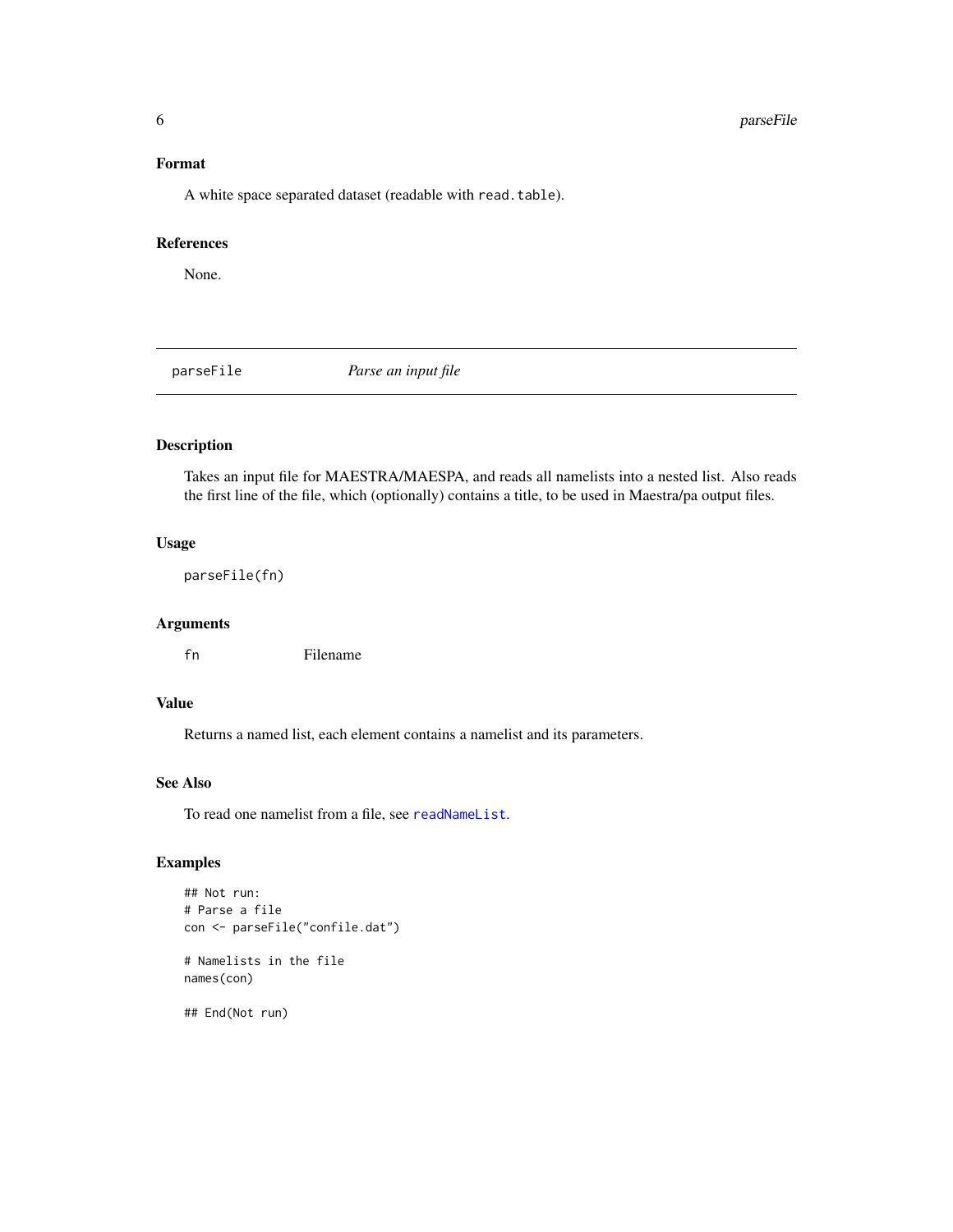<span id="page-6-0"></span>

#### **Description**

Reads the MAESTRA trees file, and plots the stand in 3D. Supports all MAESTRA crown shapes except the box shape. Looks for the 'trees.dat' file in the current working directory, unless specified (see Examples). The XY coordinates \*must be present\* in the 'trees.dat' file. Users will typically only use the 'Plotstand' function.

Optionally reads the crown shape from the 'str.dat' file, and plots the correct crown shape for each species in the stand by reading the multi-species namelists in 'confile.dat' and 'trees.dat'.

The target trees are colored red (unless specified otherwise, see Details), if the 'itargets' is specified in the confile.

Attempts to read indivradx, indivrady, indivhtcrown, indivdiam, and indivhttrunk namelists from the 'trees.dat' file. If any of these fail, the 'all' versions are tried ('allradx', etc.). Although MAESTRA runs fine when no XY coordinates are provided, this plot function crashes. A future implementation will calculate XY coordinates in the same way as MAESTRA.

If the 'strfiles' parameter is set in 'confile.dat' (one str.dat file for each species in the stand), these files are opened and used to set the crown shape by species. Alternatively, you may specify crownshape as a parameter, and override reading of str.dat by setting readstrfiles=FALSE.

The 'nz' and 'nalpha' arguments specify the 'smoothness' of the crowns: higher values provide more detailed triangulation of the crowns, at the expense of speed.

#### Usage

```
Plotstand(treesfile = "trees.dat", strfile = "str.dat",
  crownshape = c("cone", "ellipsoid", "round", "halfellipsoid", "paraboloid",
  "cylinder"), readstrfiles = TRUE, targethighlight = TRUE,
  addNarrow = TRUE, xyaxes = TRUE, labcex = 1, axiscex = 1,
  verbose = FALSE, idate = 1, path = ", ...)
```

```
plottree(crownshape = c("cone", "elipsoid", "ellipsoid", "round",
 "halfellipsoid", "paraboloid", "cylinder"), CL = 1, CW = 1, HCB = 1,
 X = 0, Y = 0, dbh = 0.3, crowncolor = "forestgreen",
 stemcolor = "brown", nz = 25, nalpha = 25, ...)
```
#### Arguments

| treesfile       | By default, the 'trees.dat' file in the current dir.                                                       |
|-----------------|------------------------------------------------------------------------------------------------------------|
| strfile         | Not used, yet.                                                                                             |
| crownshape      | Character, "cone", "elipsoid", "ellipsoid", "halfellipsoid", "paraboloid", "cylinder",<br>or abbreviation. |
| readstrfiles    | Read the 'str.dat' file(s) to find out crown shape?                                                        |
| targethighlight |                                                                                                            |
|                 | Plot the target trees in red?                                                                              |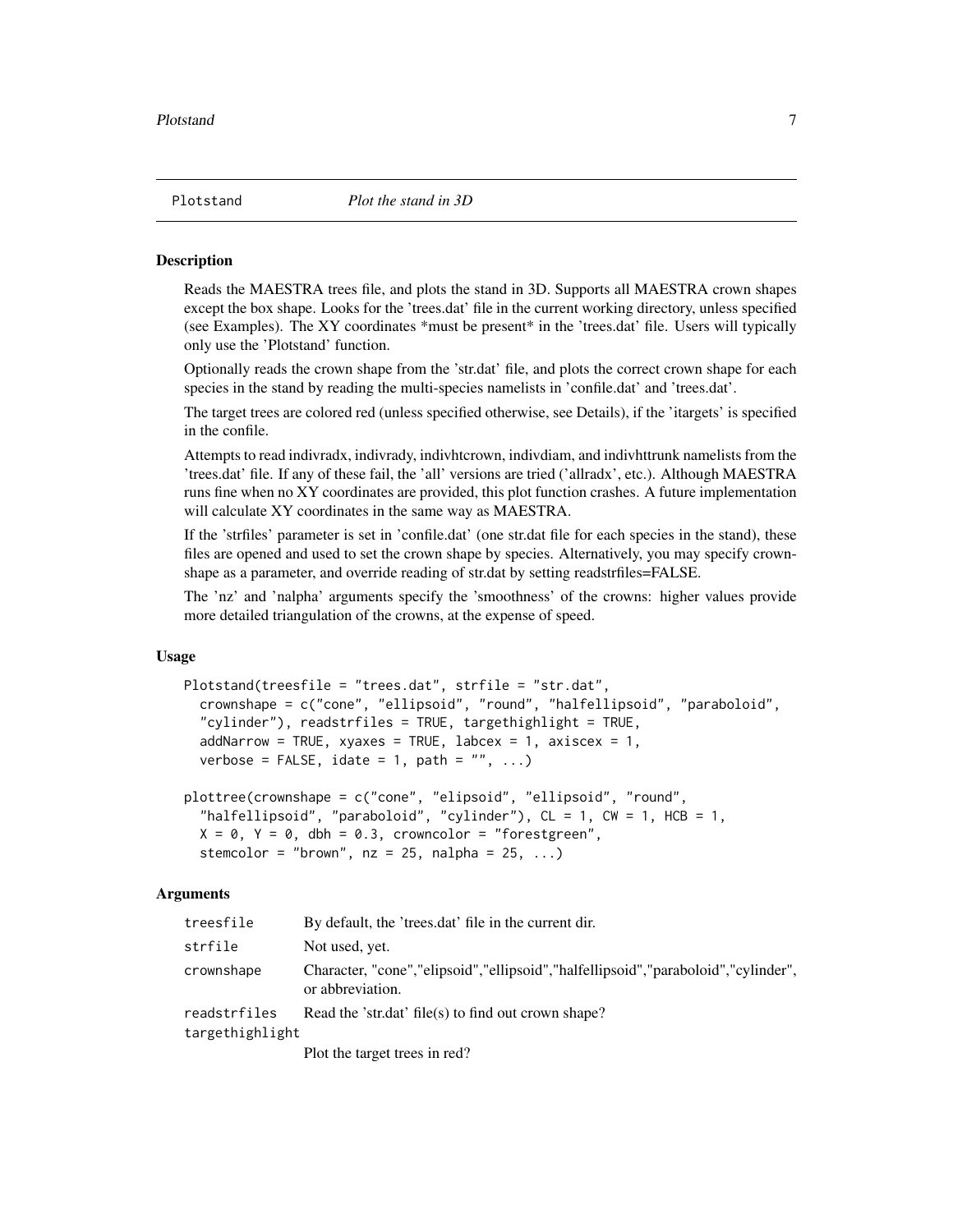| addNarrow  | Logical. Add arrow pointing North?                                            |
|------------|-------------------------------------------------------------------------------|
| xyaxes     | Logical. Add annotated X and Y axes?                                          |
| labcex     | Relative size of X and Y axis labels.                                         |
| axiscex    | Relative size of X and Y axis annotation.                                     |
| verbose    | If TRUE, writes more info to the screen while plotting.                       |
| idate      | If multiple dates are provided for tree size variables, which one to display. |
| path       | The folder where the input files are stored.                                  |
| CL.        | Crown length (m).                                                             |
| <b>CW</b>  | Crown width (m).                                                              |
| HCB        | Height of crown base (m).                                                     |
| X, Y       | X- and Y-coordinates of tree stem base (m).                                   |
| dbh        | Stem diameter (m). Converted to m if appears to be in cm.                     |
| crowncolor | The color of the tree crowns. Default, obviously, 'forestgreen'.              |
| stemcolor  | The color of the tree stems. Default 'brown'.                                 |
| nz         | Number of z divisions (increase number to get smoother crowns).               |
| nalpha     | Number of angular divisions (increase number to get smoother crowns).         |
| $\cdots$   | Further parameters passed (to plottree, or triangles 3d).                     |

#### Details

For large stands, the plot takes quite a while to complete. This code is far from optimized for speed, because I am patient. Also, minimize the rgl window to greatly speed it up.

#### Value

An rgl device is opened.

#### Author(s)

Remko Duursma

#### Examples

## Not run:

# Plot the 'trees.dat' file in the current working directory: Plotstand()

# Open a dialog box to select a trees.dat file: Plotstand(file.choose())

# Save a snapshot to a .png file. # Note: make sure to move the 3D plot into view # (so that other windows are not blocking it!) snapshot3d('myforest.png')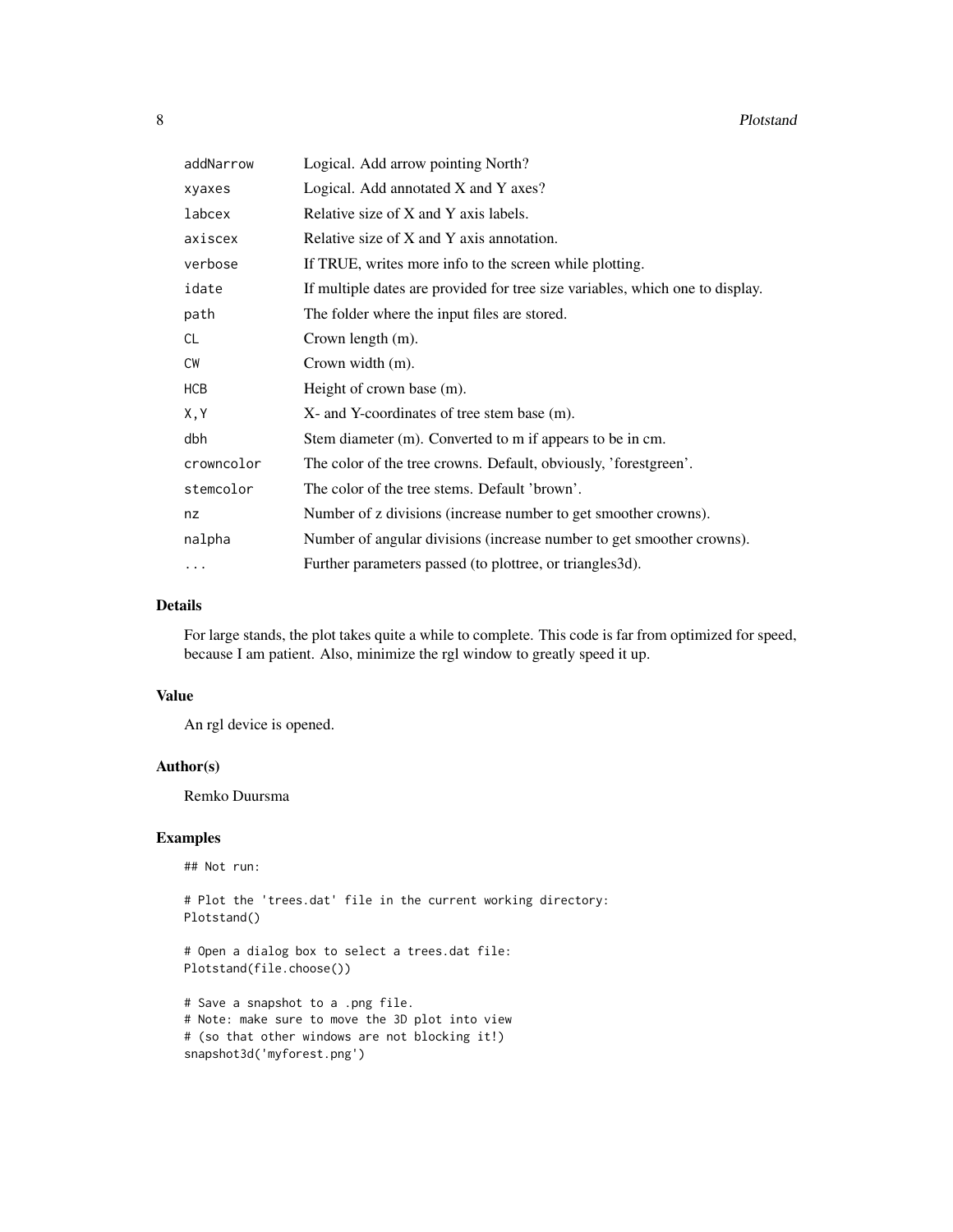#### <span id="page-8-0"></span>plotuspar 9

```
# For publication-quality graphs:
Plotstand(nz=50, nalpha=50)
```
## End(Not run)

plotuspar *Plot the understorey PAR points*

#### Description

Reads the 'uspar.dat' file in the current working directory, and plots the incident or absorbed (or diffuse, or direct) PAR at the understorey points. Either produces a plot, or makes a pdf with a plot for each hour of the selected day.

Reads the point-wise output file when the understorey was simulated.

#### Usage

```
plotuspar(what = c("PARbeam", "PARtotal", "PARdiffuse", "APAR"),
  dataset = NULL, day = 1, hour = NA, xlim = NULL, ylim = NULL,
  makepdf = FALSE, outputfile = "aparunderstorey.pdf", scaleeach = TRUE,
  addNarrow = TRUE)
```
readuspar(filename = "uspar.dat")

#### Arguments

| what       | Either 'diff', 'apar', 'ipar', or 'beam' (the default).           |
|------------|-------------------------------------------------------------------|
| dataset    | If left alone, reads the uspar dataset.                           |
| day        | Which day to use, if left alone uses the first day only.          |
| hour       | Which hour to plot. If left alone, makes a plot for each hour.    |
| xlim, ylim | X- and Y-axis limits.                                             |
| makepdf    | Logical. If TRUE, produces a pdf in the working directory.        |
| outputfile | Name of the pdf file.                                             |
| scaleeach  | Logical. Rescale grey scale for each plot, or same for all hours? |
| addNarrow  | Logical. Add an arrow pointing North.                             |
| filename   | The understorey file.                                             |

#### Details

If addNarrow is TRUE, attempts to read the trees.dat file in the current working directory as well. Prints a warning when this file cannot be opened.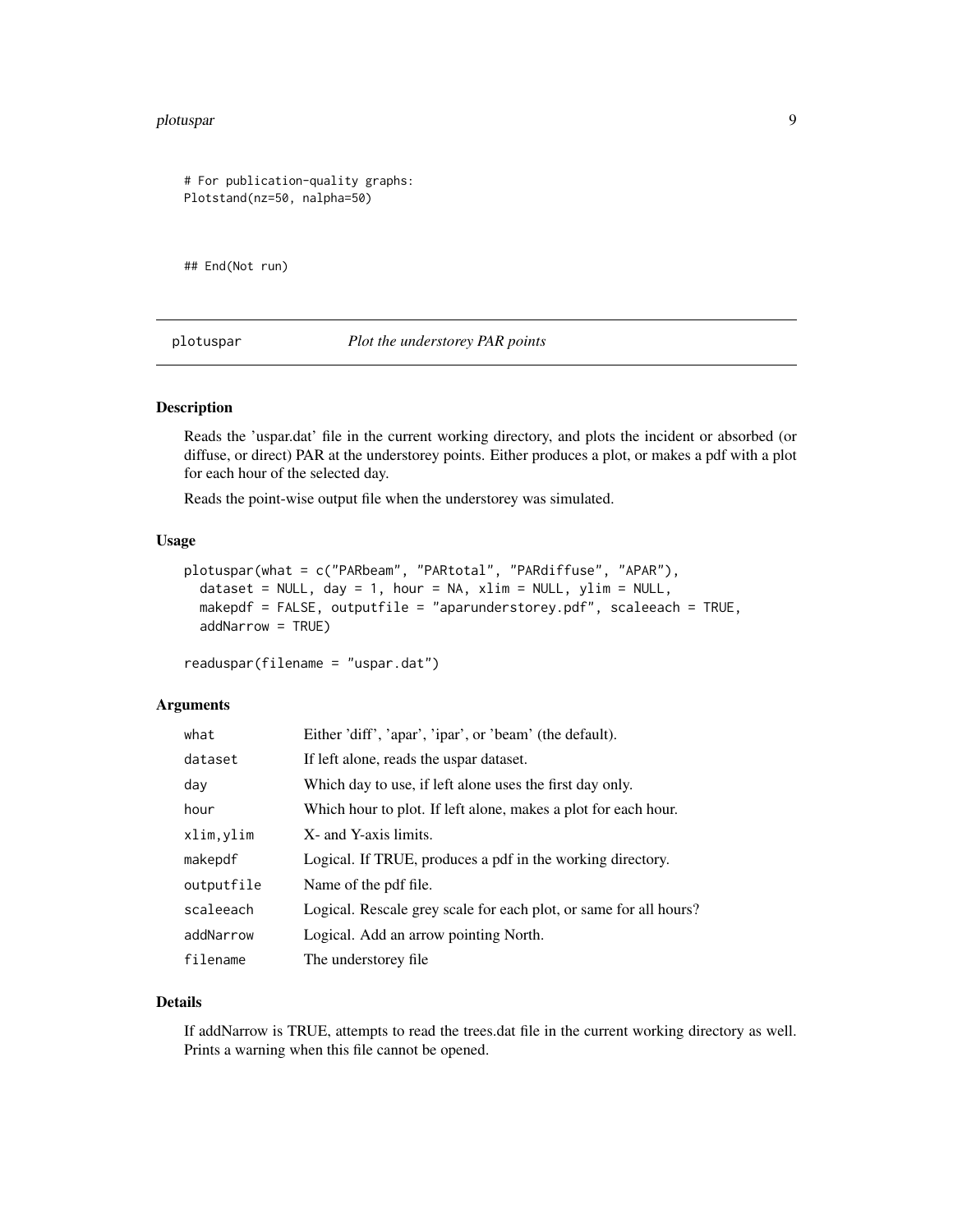#### Value

A lattice device, or a pdf.

#### Author(s)

Remko Duursma

#### Examples

## Not run:

# Plot one hour of the first day, showing incident PAR on understorey: plotuspar("ipar", day=1,hour=12,makepdf=FALSE)

# Make pdf of the whole day, plotting beam radiation: plotuspar("beam", day=1, outputfile="beam uspar")

## End(Not run)

randomstand *Generate a simple random stand of trees*

#### Description

Generates a stand of trees, given a LAI, stocking, and some basic allometry. Very simple implementation that will be expanded (and eventually rolled into Maes\*).

#### Usage

```
randomstand(LAI = 2, height = 20, cwcl = 0.8, ALAC = 0.5,
  stocking = 500, edge = 10, plotsize = c(25, 25), dbh = 0.3,
 crownshape = c("ELIP", "BOX", "CONE", "PARA", "CYL"), path = "",
 maxnotrees = 25
```
#### Arguments

| LAI      | Leaf area index of the stand $(m2 m-2)$                               |
|----------|-----------------------------------------------------------------------|
| height   | Total tree height (m)                                                 |
| cwcl     | The ratio of crown width to crown length                              |
| ALAC     | The ratio of tree leaf area to crown surface area $(m2 m-2)$          |
| stocking | Number of trees per hectare                                           |
| edge     | An extra edge to be placed around the plot (in addition to plot ize!) |
| plotsize | The size of the plot $(m)$ , as a vector $(x,y)$                      |
| dbh      | Trunk diameter (not relevant, just for plotting) (m)                  |

<span id="page-9-0"></span>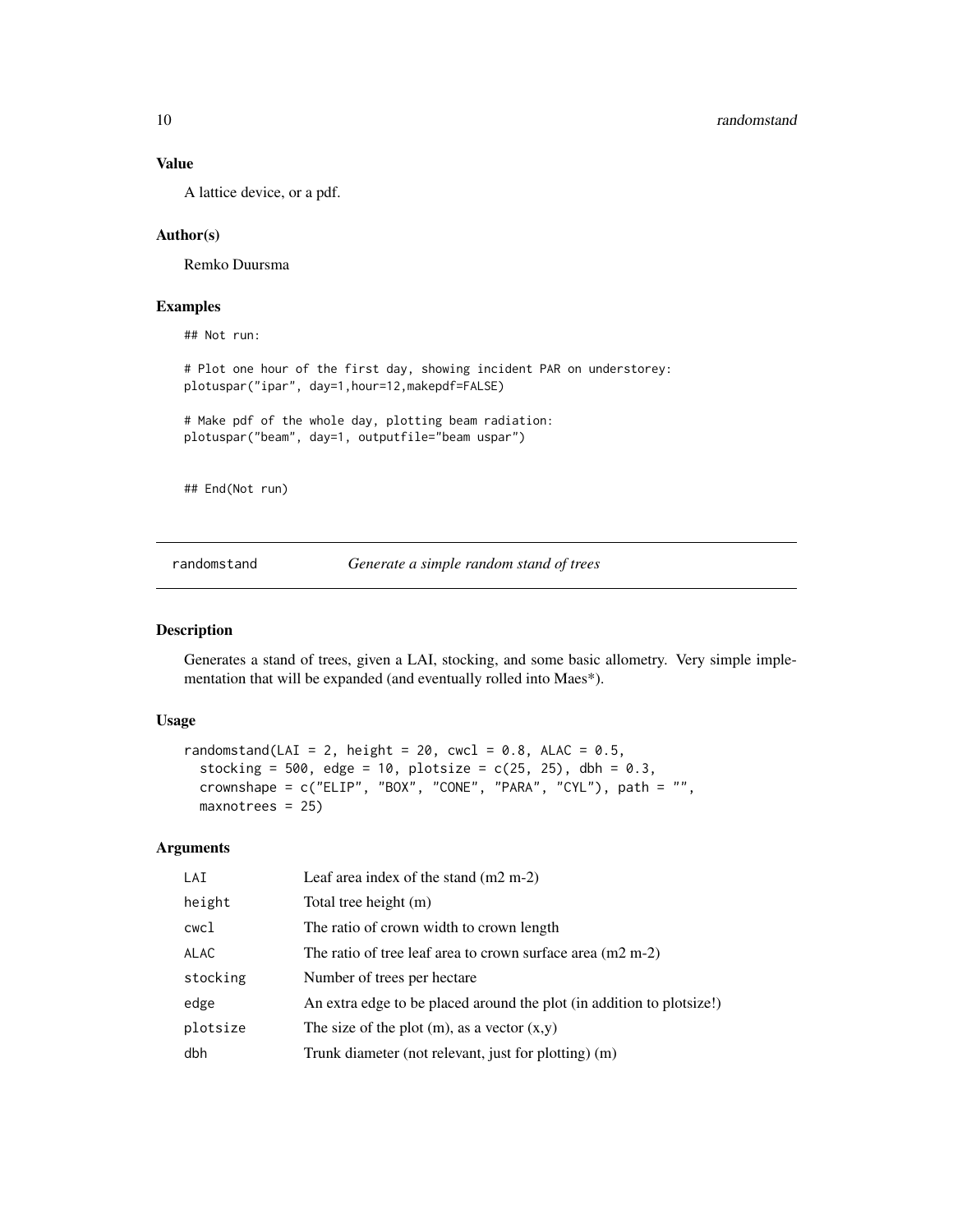#### <span id="page-10-0"></span>readdayflux 11

| crownshape | One of the Maestra crown shapes                                                 |
|------------|---------------------------------------------------------------------------------|
| path       | Path to the directory where the Maestra files should be modified                |
| maxnotrees | Maximum number of target trees to be set in confile.dat (affects Maestra radia- |
|            | tion calculations, not the plot and tree layout)                                |

#### Examples

```
## Not run:
# Assuming your working directory contains the Maestra input files,
randomstand()
Plotstand()
```
## End(Not run)

<span id="page-10-1"></span>readdayflux *Reads the dayflx.dat output file*

#### Description

Reads the dayflx.dat MAESTRA/MAESPA output file, returns a clean dataframe. Names of the variables are read from the Columns: line.

#### Usage

readdayflux(filename = "dayflx.dat")

#### Arguments

filename Default name of the daily flux file.

#### Value

Returns a dataframe.

#### Author(s)

Remko Duursma

#### Examples

```
## Not run:
# Read it:
mysim1 <- readdayflux()
```
## End(Not run)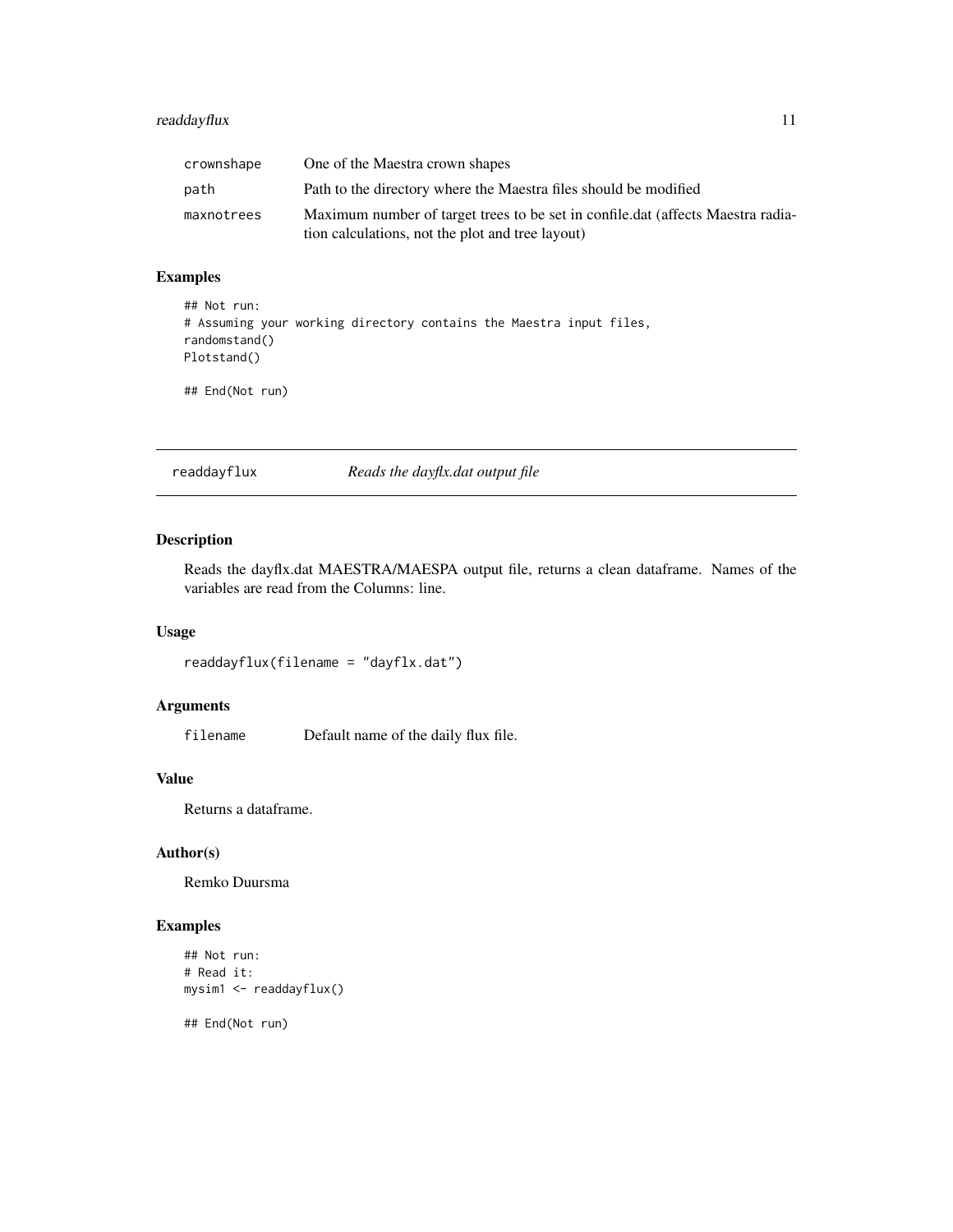<span id="page-11-1"></span><span id="page-11-0"></span>

#### Description

Reads the hourly output file (hrflux.dat).

#### Usage

```
readhrflux(filename = "hrflux.dat")
```
#### Arguments

filename Default name of the (half-)hourly output file.

#### Value

Returns a dataframe.

#### Author(s)

Remko Duursma

#### Examples

## Not run: # Simple as this: mysim2 <- readhrflux()

## End(Not run)

readmet *Reads the met.dat input file*

#### Description

Reads the meteorological input data in the met.dat file.

#### Usage

readmet(filename = "met.dat", nlines = -1)

#### Arguments

| filename | Default name of the met.dat file.                |
|----------|--------------------------------------------------|
| nlines   | Optional, how many lines of the metfile to read? |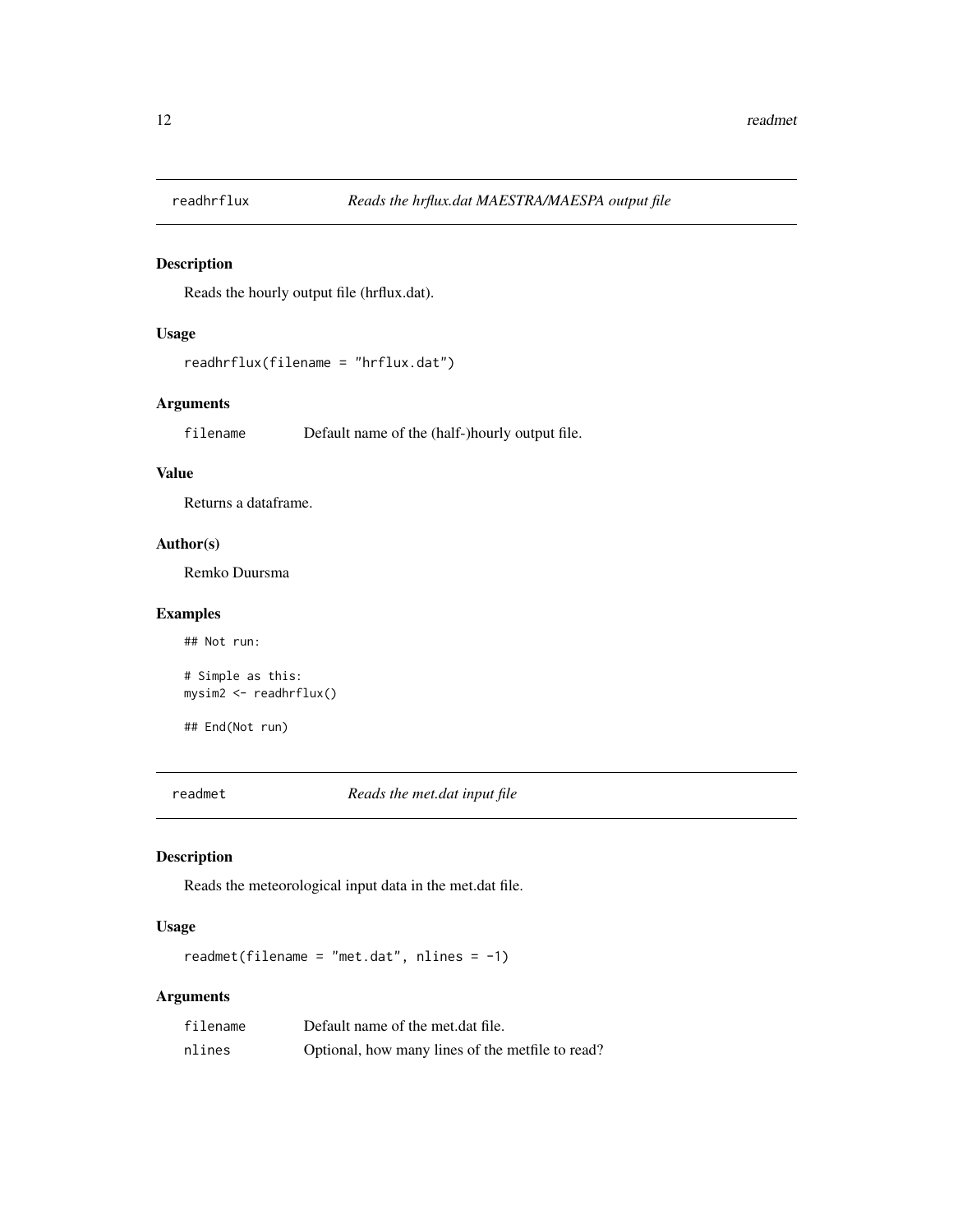#### <span id="page-12-0"></span>readNameList 13

#### Value

Returns a dataframe.

#### Author(s)

Remko Duursma

#### Examples

```
## Not run:
# Simple as pi:
metdata <- readmet()
```
## End(Not run)

<span id="page-12-2"></span>readNameList *Read a namelist into a list*

#### <span id="page-12-1"></span>Description

Read a namelist into a list

The readPAR function reads the value of any parameter in a namelist in one of the MAESTRA/MAESPA input files. Also works for other text files that have the FORTRAN namelist input structure. Optionally specifies in which namelist to look for the parameter.

To read an entire namelist into a list, use the readNameList function.

#### Usage

```
readNameList(datfile, namelist)
```
readPAR(datfile, parname, namelist = NA, fail = TRUE)

#### Arguments

| datfile  | Name of the Maestra/Maespa input file (e.g. "trees.dat")                                    |
|----------|---------------------------------------------------------------------------------------------|
| namelist | Name of the namelist $(e.g. "plot")$                                                        |
| parname  | Name of the parameter.                                                                      |
| fail     | Logical. If TRUE, stops with an error when parameter is not found (if FALSE,<br>returns NA) |

#### Value

For readPAR, either one value, or a vector, depending on how many values are specified for the parameter in the input file.

For readNameList, a named list.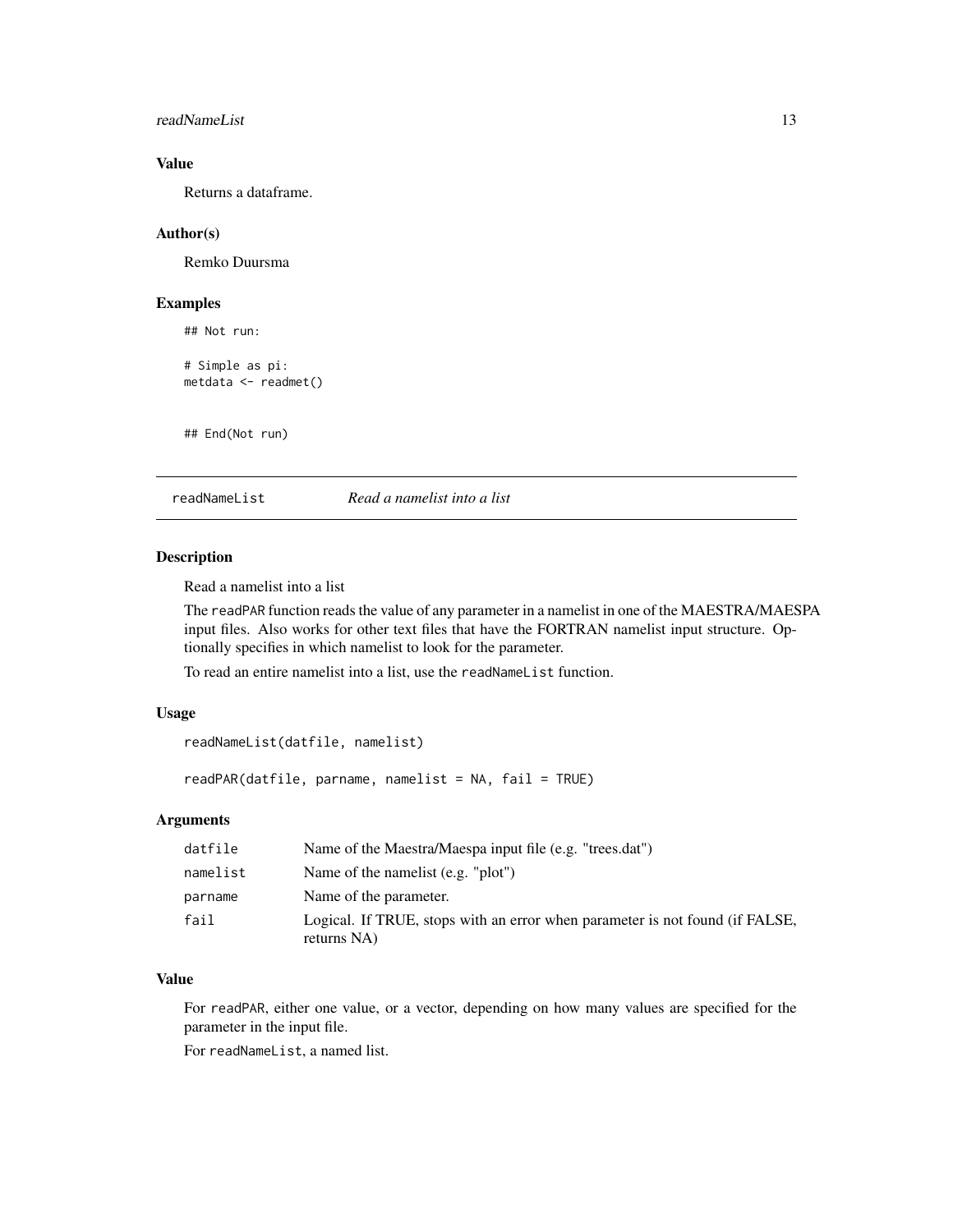#### <span id="page-13-0"></span>14 readwatbal **14** readwatbal **14** readwatbal **14** readwatbal **14** readwatbal **14** readwatbal

#### Author(s)

Remko Duursma. Thanks to Andreas Ibrom for reporting a bug.

#### See Also

[replacePAR](#page-15-1), [readNameList](#page-12-2)

#### Examples

```
## Not run:
# Read the number of trees in the plot:
readPAR("confile.dat", "notrees", "plot")
# Read the X and Y coordinates:
readPAR("confile.dat", "xycoords", "xy")
# Read entire namelist
readNameList("trees.dat", "plot")
```
## End(Not run)

<span id="page-13-1"></span>readwatbal *Reads the watbal.dat MAESPA output file*

### Description

Reads the hourly water balance output file ("watbal.dat").

#### Usage

```
readwatbal(filename = "watbal.dat")
```
#### Arguments

filename Default name of the (half-)hourly water balance output file.

#### Value

Returns a dataframe.

#### Author(s)

Remko Duursma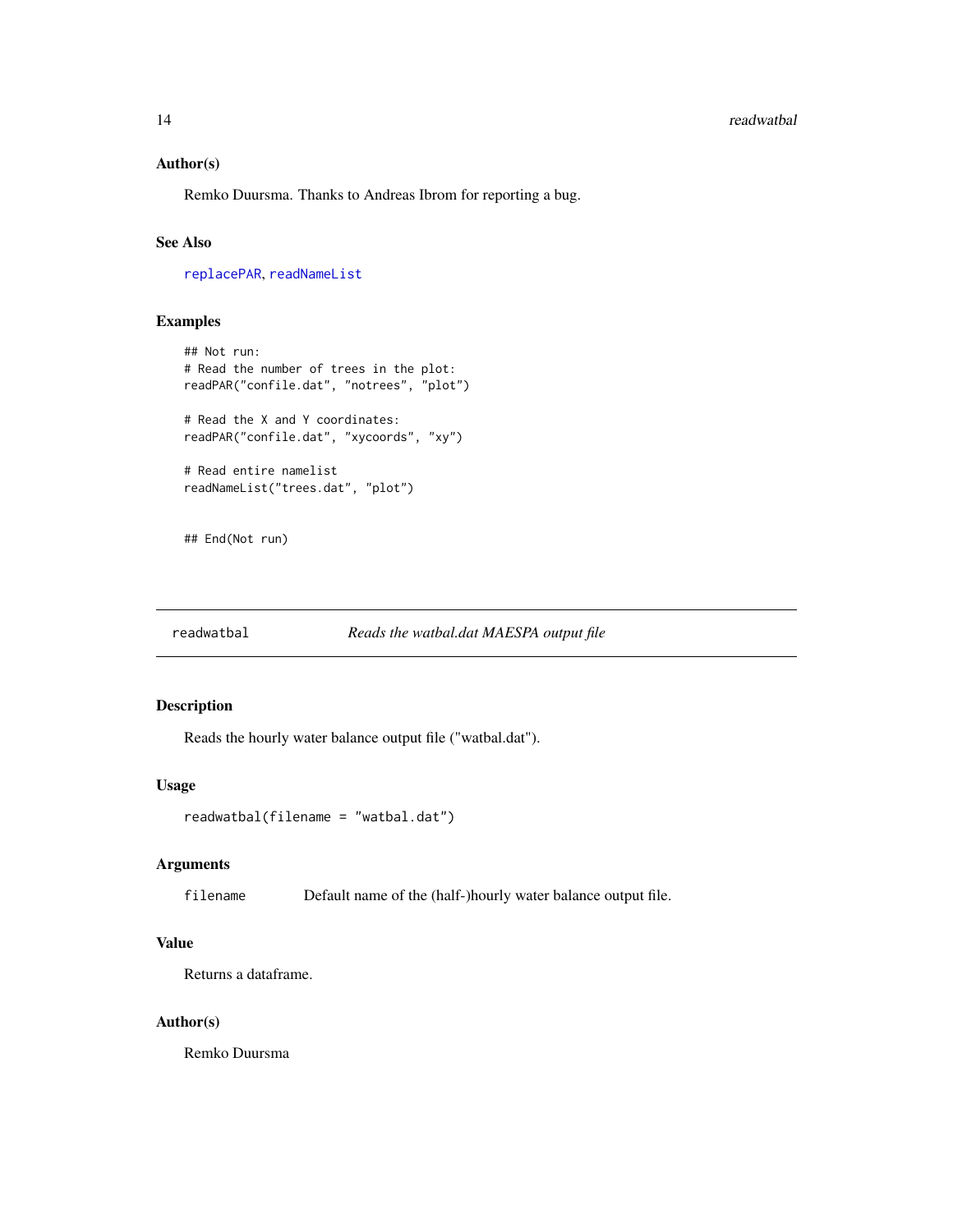#### <span id="page-14-0"></span>replacemetdata 15

#### Examples

```
## Not run:
# Simple as this:
mywatbalresult <- readwatbal()
# If you want to select the water balance file with a menu:
readwatbal(file.choose())
## End(Not run)
```
replacemetdata *Replace a weather variable*

#### Description

Replaces one (or more) of the weather variables in the met.dat file.

#### Usage

```
replacemetdata(metdfr, oldmetfile = "met.dat", columns = NULL,
 newmetfile = "met.dat", khrs = NA, setdates = TRUE)
```

```
replacemetvar(replacevar, newvalues, oldmetfile = "met.dat",
 newmetfile = "metNEW.dat")
```
#### Arguments

| metdfr     | Dataframe with met data, to be pasted into a met dat file.                                                                |
|------------|---------------------------------------------------------------------------------------------------------------------------|
| oldmetfile | Default name of the met.dat file that will be modified.                                                                   |
| columns    | Optional character string : if the 'Columns' statement in the met dat file is to be<br>replaced.                          |
| newmetfile | Name of the new met.dat file.                                                                                             |
| khrs       | Optional. Number of timesteps per day (by default, read from the met.dat file).                                           |
| setdates   | Logical. If TRUE, fixes the start and end date in the new met file.                                                       |
| replacevar | Character. Name(s) of the variable to be replaced.                                                                        |
| newvalues  | Vector of new values for the weather variable, has to be the same length as the<br>number of records in the met.dat file. |

#### Value

Returns nothing.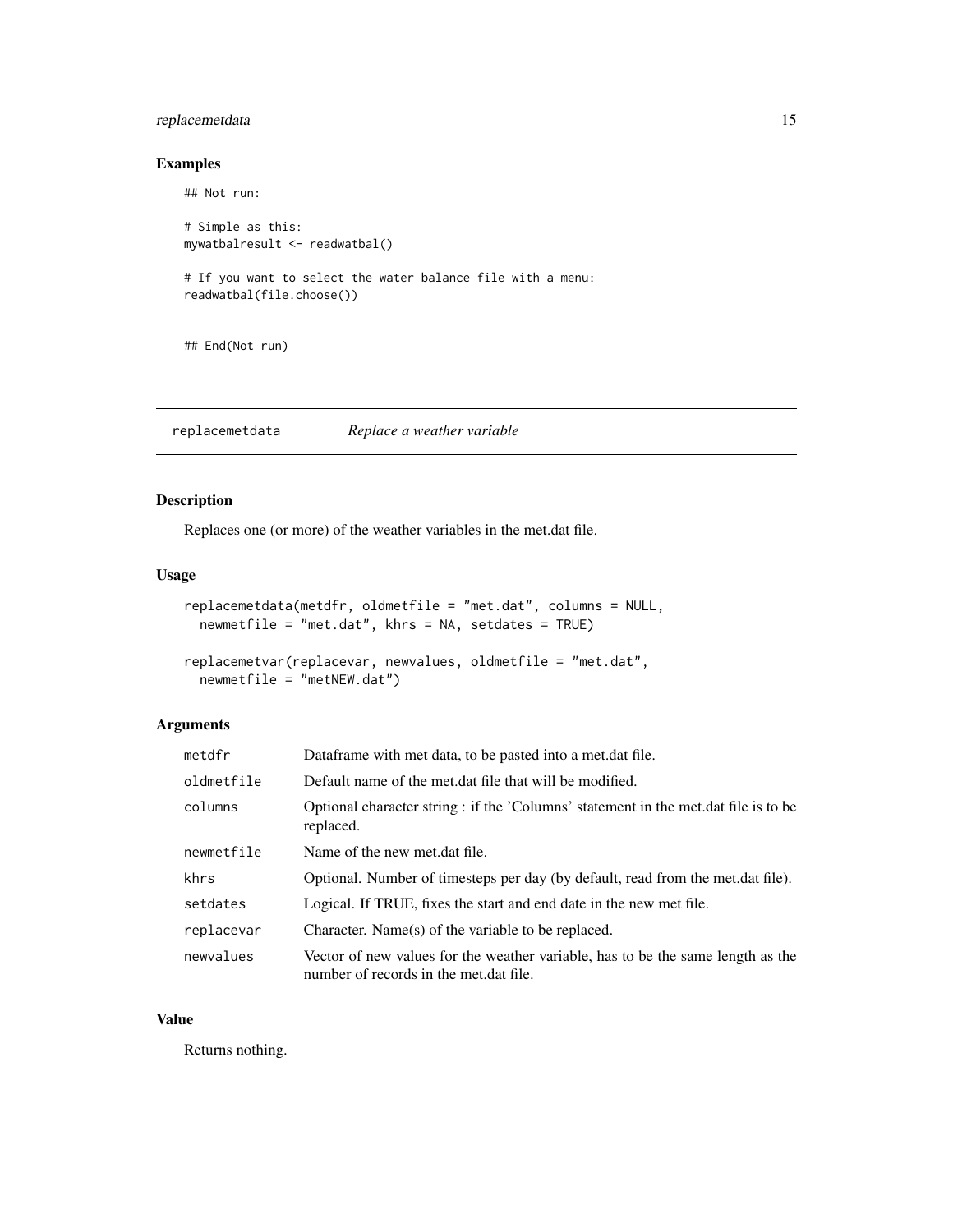#### Author(s)

Remko Duursma

#### Examples

## Not run:

```
#:::1.::: Replace precipitation with random number between 0 and 2.
# First find out how many records there are:
nrecords <- nrow(readmet("met.dat"))
# Make new rain
newrain <- runif(nrecords, 0, 2)
# And replace
replacemetvar("PPT",newrain,"met.dat", "newmet.dat")
#:::2.::: Replace multiple weather variables.
newtair <- runif(nrecords, 0, 35)
# Have to make a matrix of the variables to be replaced:
newmat <- matrix(cbind(newrain, newtair),ncol=2)
# And give a vector of variable names --in the same order as in the matrix!!--.
replacemetvar(c("PPT","TAIR"), newmat, "met.dat", "newmet.dat")
## End(Not run)
```
<span id="page-15-2"></span>replaceNameList *Replaces a namelist or a parameter*

#### <span id="page-15-1"></span>Description

The function replaceNameList replaces the whole namelist in an input file. All parameters in the namelist must be provided, otherwise MAESTRA/MAESPA will likely crash. Or, you can use replacePAR to replace a single parameter. If the new parameter value(s) is a vector (or a single value), the values #' will be placed on a single line in the parameter file. If instead a matrix is provided, each row of the matrix is placed on a separate line.

WARNING : The input file is modified. Make sure to backup your original input files!

#### Usage

replaceNameList(namelist, datfile, vals)

replacePAR(datfile, parname, namelist, newval, noquotes = TRUE)

<span id="page-15-0"></span>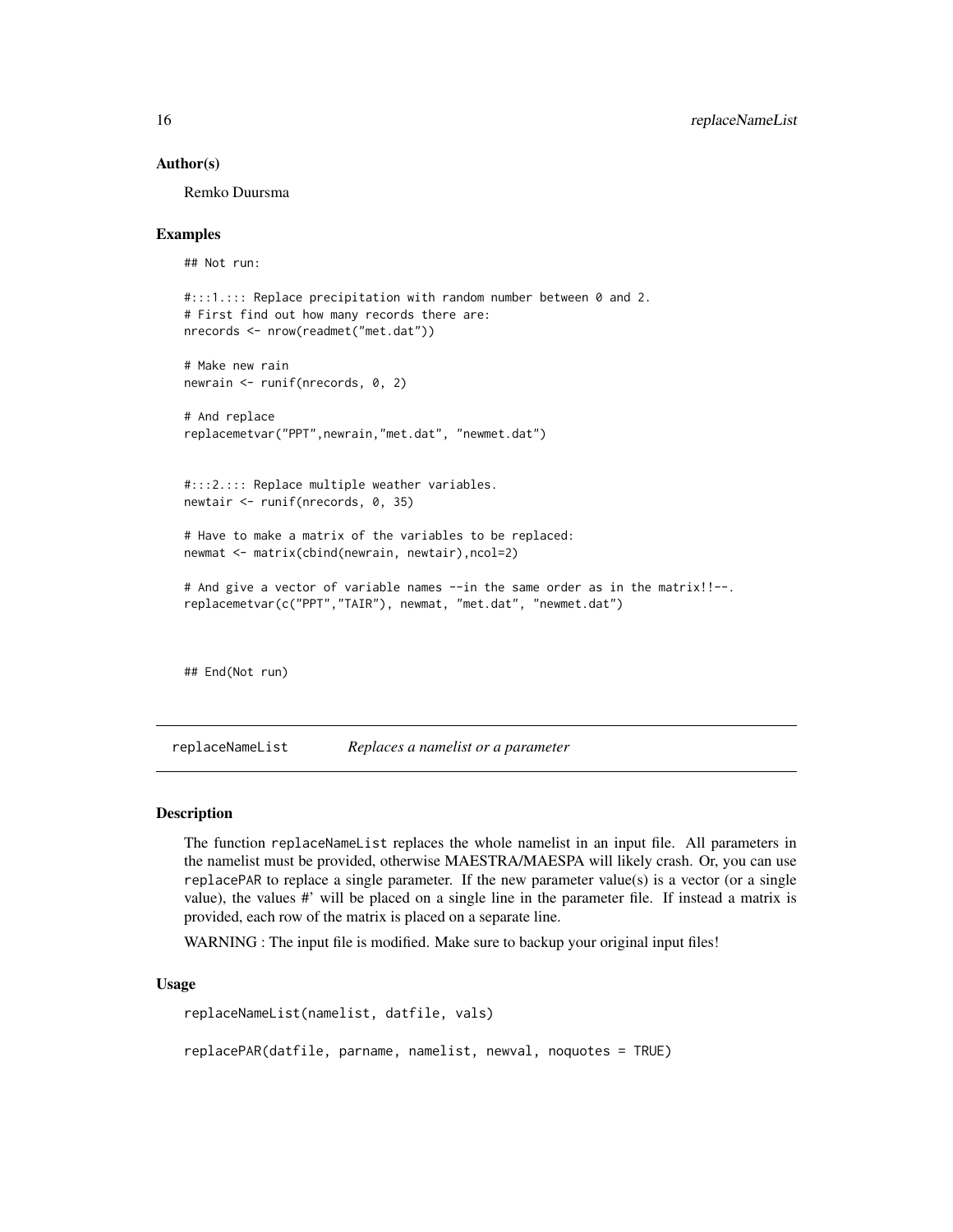#### <span id="page-16-0"></span>replaceNameList 17

#### **Arguments**

| namelist | Name of the namelist.                                                                        |
|----------|----------------------------------------------------------------------------------------------|
| datfile  | Name of the input file.                                                                      |
| vals     | A list of values (see example below).                                                        |
| parname  | Name of the parameter to replace the value of.                                               |
| newval   | New value of the parameter. Can be a single value or a vector, or a matrix (see<br>Details). |
| noquotes | Logical. If FALSE, does print quotes around character values.                                |

#### Value

Nothing is returned. The input file is modified.

#### Author(s)

Remko Duursma

#### See Also

[replacePAR](#page-15-1)

#### Examples

```
## Not run:
# Replace an entire namelist
replaceNameList(namelist="aerodyn",
    datfile="trees.dat", vals=list(zht=30,zpd=3,z0ht=0.6))
#' # Replace a parameter with a single value:
replacePAR("trees.dat", "notrees", "plot", newval=100)
# Replace a number of values:
replacePAR("trees.dat", "xycoords", "xy", newval=c(1,1,2,2,3,3))
# Replace a number of values in a different way : this may be useful in
# more complicated programs,
# rr when reading a string from a file (that should be interpreted as a vector).
replacePAR("trees.dat", "xycoords", "xy", newval="1 1 2 2 3 3", noquotes=TRUE)
# Replace a parameter so that the new values are placed on multiple rows.
# Useful for tree namelists with multiple dates and multiple trees
# (where each row corresponds to a tree, and each column to a date.)
m \le - matrix(c(1,2,3,4,5,6,7,8,9), nrow=3, byrow=TRUE)
replacePAR("trees.dat", "values", "indivlarea", newval=m)
```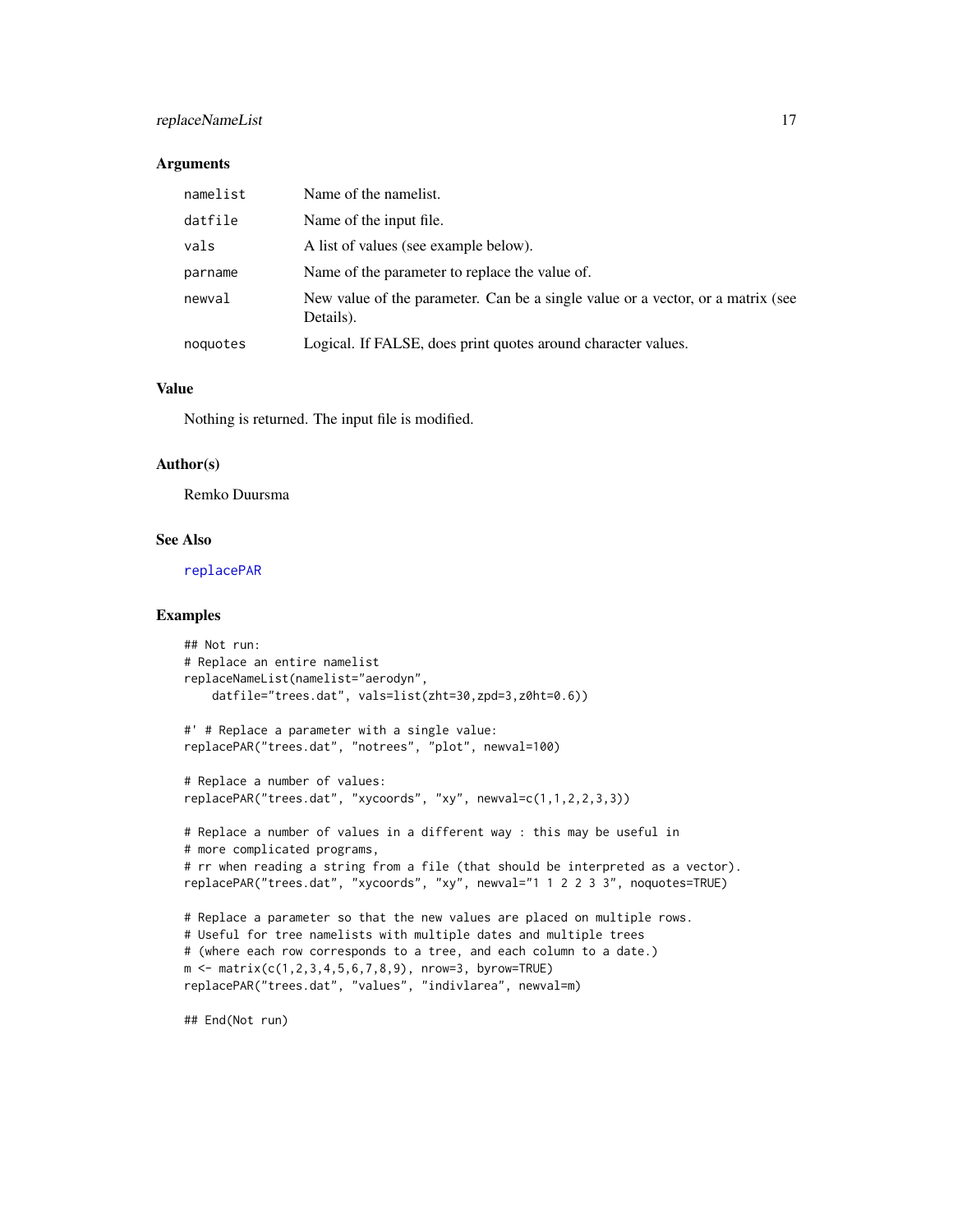<span id="page-17-0"></span>

#### Description

Reverses the characters in a character string, unless a vector is supplied, in which case reverses the element of the vector.

#### Usage

revchar(x)

#### Arguments

x A character vector (typically of length 1).

#### Details

When a character vector of length  $> 1$  is provided, reverses the elements of the vector, not the characters itself.

#### Value

A vector.

#### Author(s)

Remko Duursma

#### References

None.

#### See Also

[rev.default](#page-0-0),[substr](#page-0-0),[strsplit](#page-0-0)

#### Examples

```
## Not run:
# Take a substring, counting from the end:
substrfromend <- function(x,start,stop)revchar(substr(revchar(x),start,stop))
substrfromend('filename.txt', 1,3)
# Check if a word is a palindrome:
s <- 'saippuakivikauppias'
s = revchar(s)
```
# A semordnilap: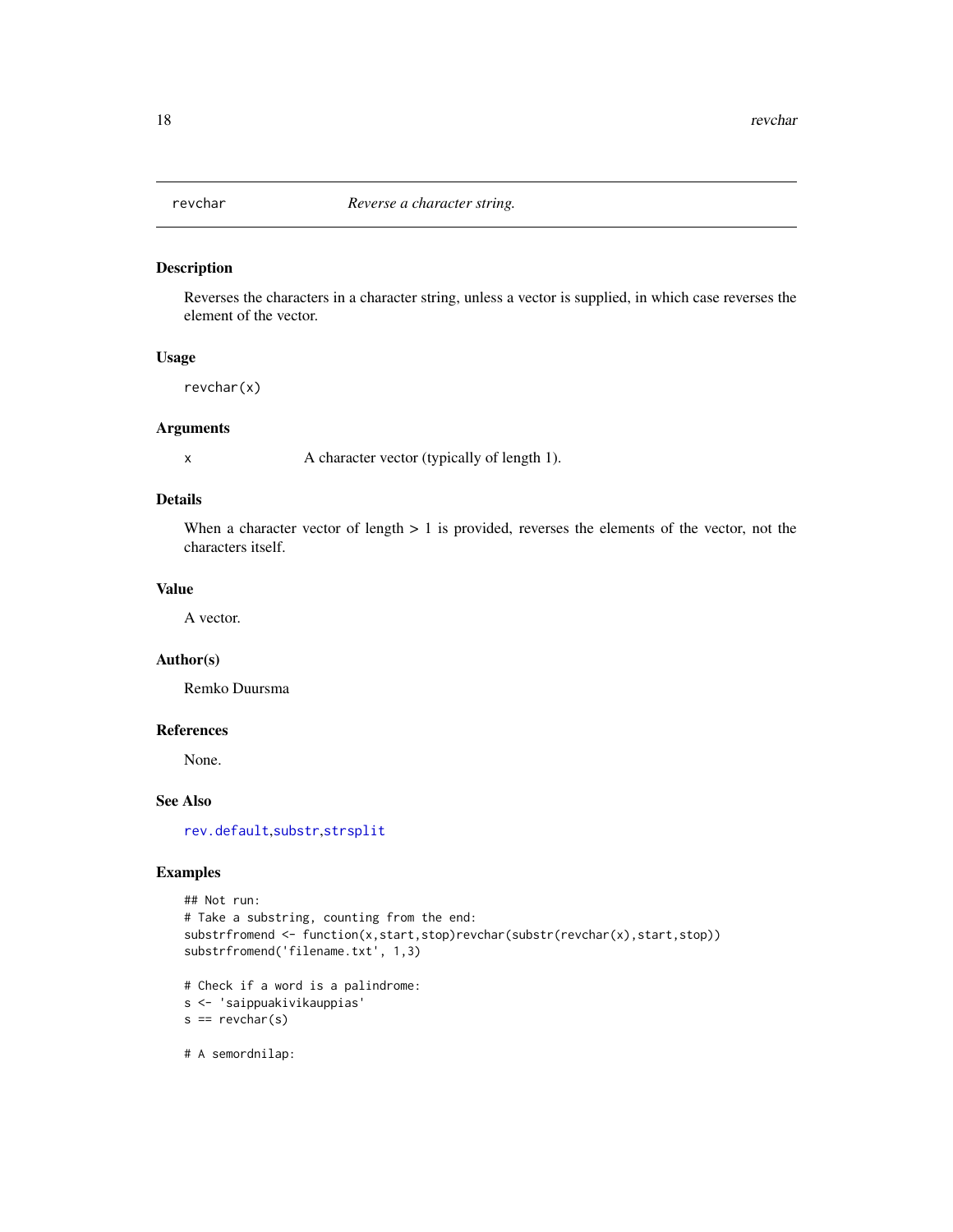#### <span id="page-18-0"></span>runfiletest 19

```
cat('I am so stressed, I need to eat', revchar('stressed'),'\n')
## End(Not run)
```
runfiletest *Example Maeswrap run datafile.*

#### Description

Example of a 'run dataset', where each row corresponds to a simulation with parameters set by the column names. The wrapper looks for the column names in the definition file, and sets the parameters based on information in that file.

#### Format

A comma-separated file.

#### References

None.